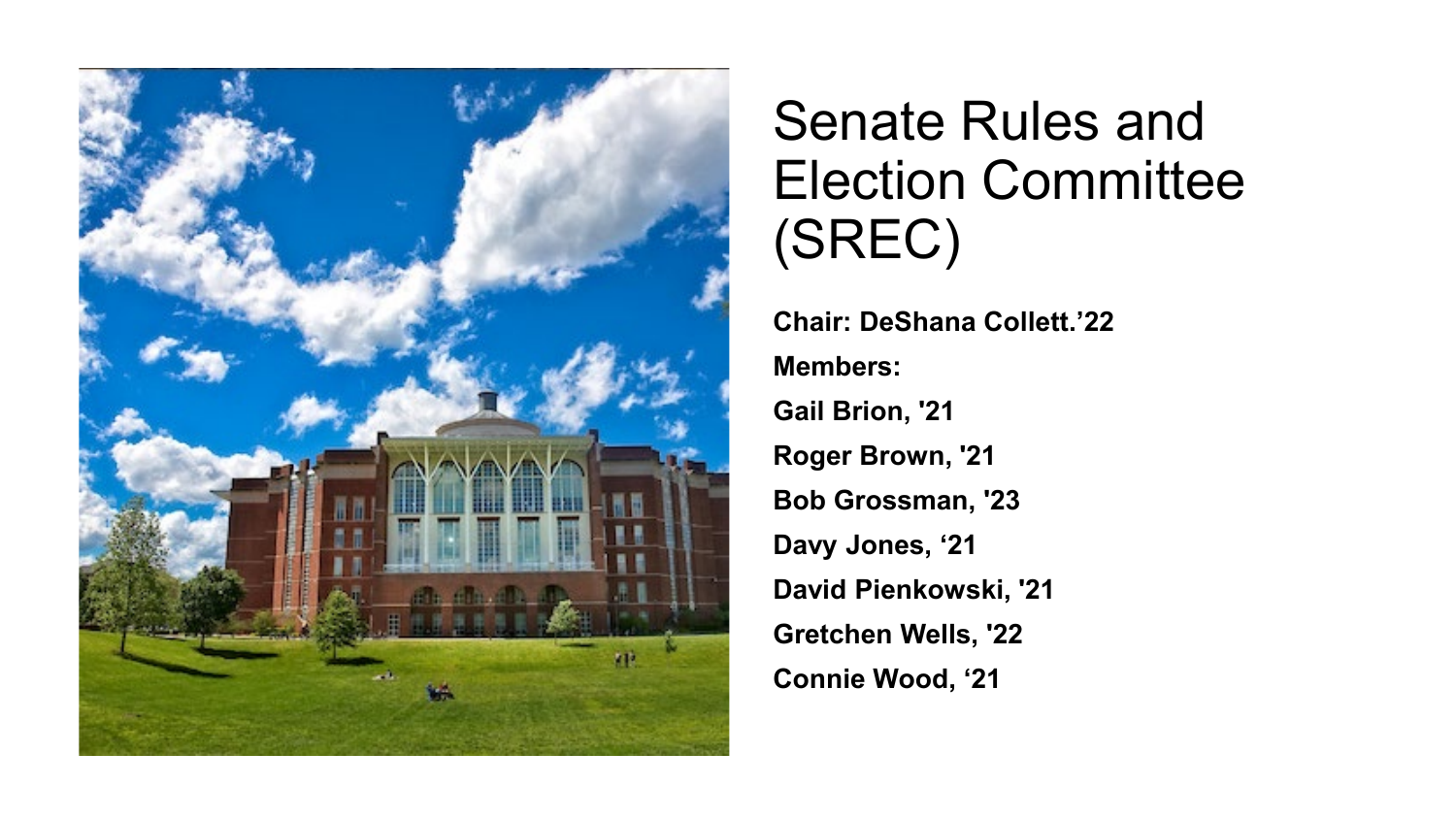### 1.4.2.1 Senate Rules and Elections Committee (SREC)



• *The SREC is charged with codifying, making editorial changes in, and interpreting, the Rules of the Senate, at the direction or with the approval of either the Senate Council or the Senate. It shall be responsible for initiating any changes in the Rules concerning the organization of the Senate (SR 1). It shall also evaluate and revise any section of the Rules where necessary to eliminate inconsistencies, clarify confusing statements, and note omissions, and may initiate and suggest to the Senate Council any necessary modification in the Rules.*

• *The SREC shall certify faculty member eligibility in elections of Faculty Trustees, and in elections of University Faculty representatives to the Senate, to the Senate Council, and to a Presidential Search Committee. In addition, the SREC shall recommend to the University Senate election policies and procedures*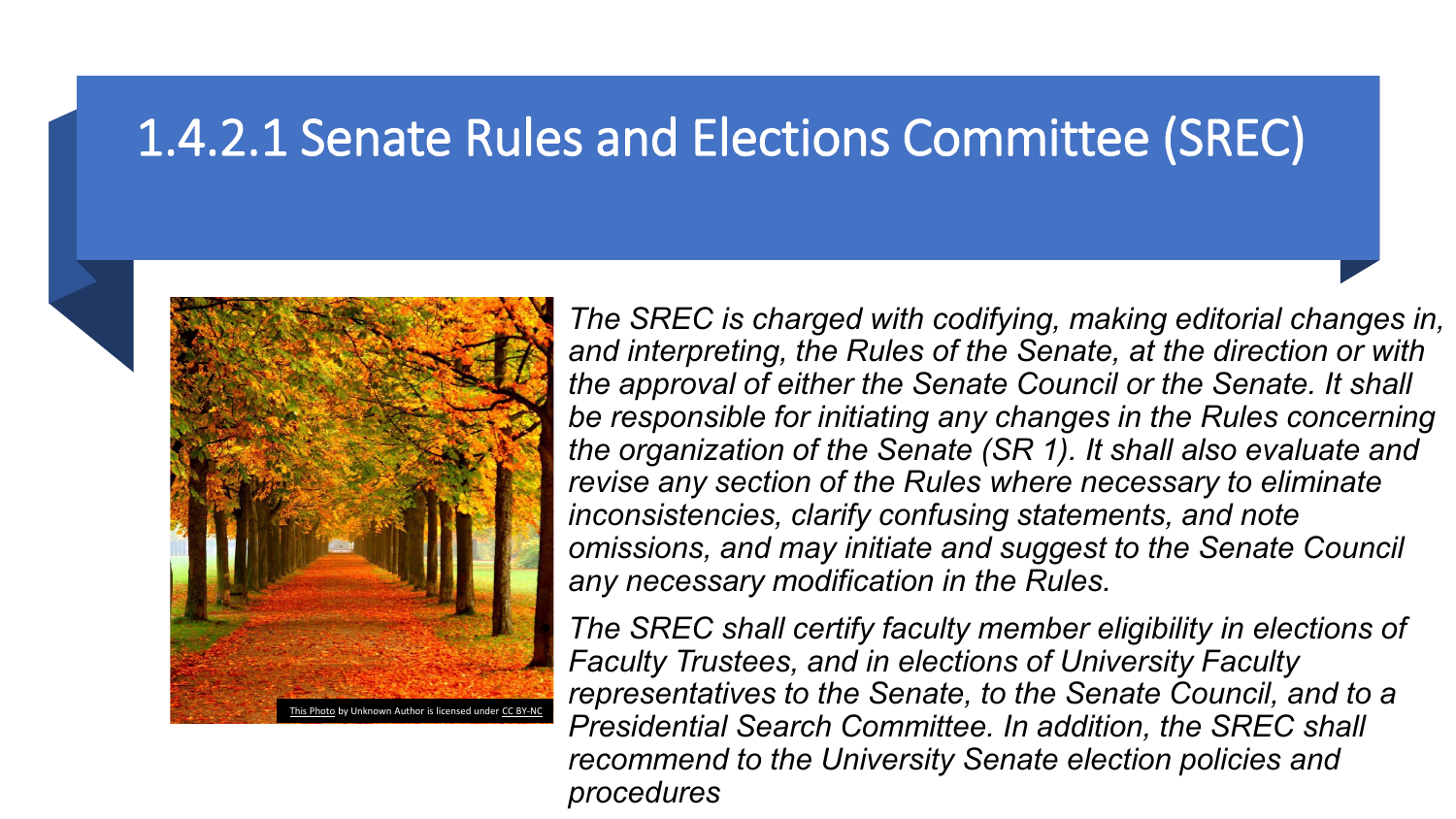## SREC Tasks and Actions



• Scheduled SR updates occur biannually: July1 – December 31 and January 1- June 30<sup>th</sup>

#### • **IN FALL OF 2019**

- Two SREC action items : Reorganization and Populate SRs with appropriate Graduate Faculty Rules
- Reorganization
	- SREC began the process of reorganizing the Senate Rules ( Grossman)
	- Movement of content in SR sections 3-5 and 9-10
	- Editorial changes
- Populate SRs with appropriate Graduate Faculty Rules
	- In October 2019 process of cross-checking draft of Senate actions and SREC interpretations
	- Assess which provisions of the Graduate Bulletin that were Senate-approved Graduate Faculty Rules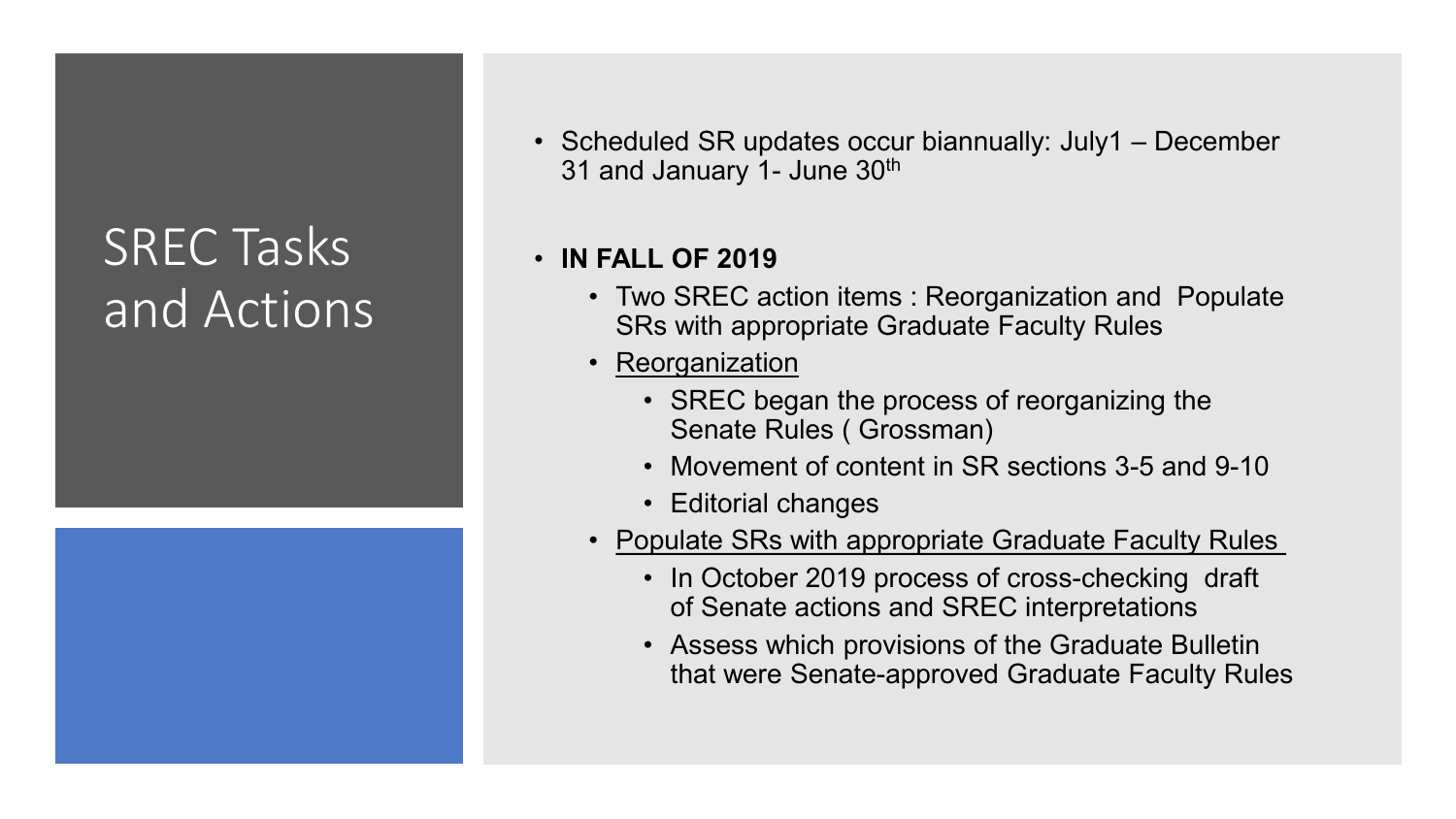- **Section 1 . By -Laws/Organization of Senate**
- **Section 2. Calendar (Procedures; Policy)**
- **Section 3. Programs, Courses, Curriculum**
	- **Requirements (General)**
	- **Procedures**
- **Section 4. Admissions Policy (General)**
- **Section 5. Enrolled Students Policy**
	- **Grading**
	- **Credits/Load**
	- **Academic Discipline**
	- **Graduation**
- **Section 6. Student Affairs (Academic)**

**Specific Programs Admission (moved)** 

- **Section 7. Faculty Code**
- **Section 8. Printed Schedule of Classes and Bulletin**
- **Section 9. Glossary of Terms**
- **Section 10. Appendices**
	- **Apportionment of Senate Seats**
	- **'Double-dipping' Interpretation**
	- **Admissions (Specific Programs)**

**Course numbering (moved)**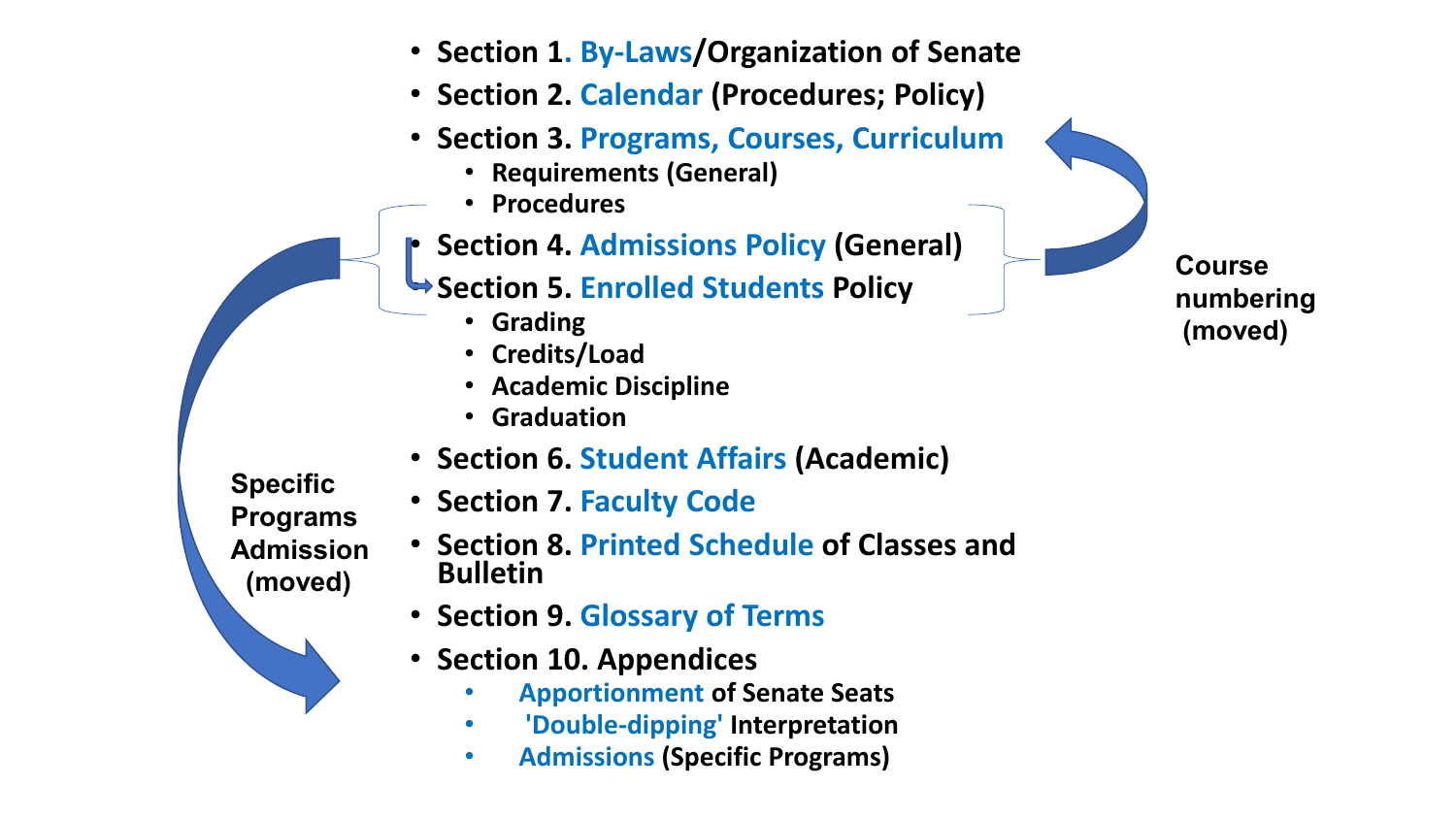UPDATES to the SRs and the **Graduate Faculty** Rules

- At the December 16, 2019 SREC meeting
	- The SREC tasked subcommittee to populate SRs with appropriate provisions of the Graduate Faculty Rules
	- Subcommittee of SREC ( Jones, Woods, Pienkowski)
- Incorporation of Graduate educational policies from the Graduate Bulletin
	- Previous senate-approved Grad Faculty Rules (in the Grad Bulletin) that were not in SRs. These are highlighted yellow in the SRs.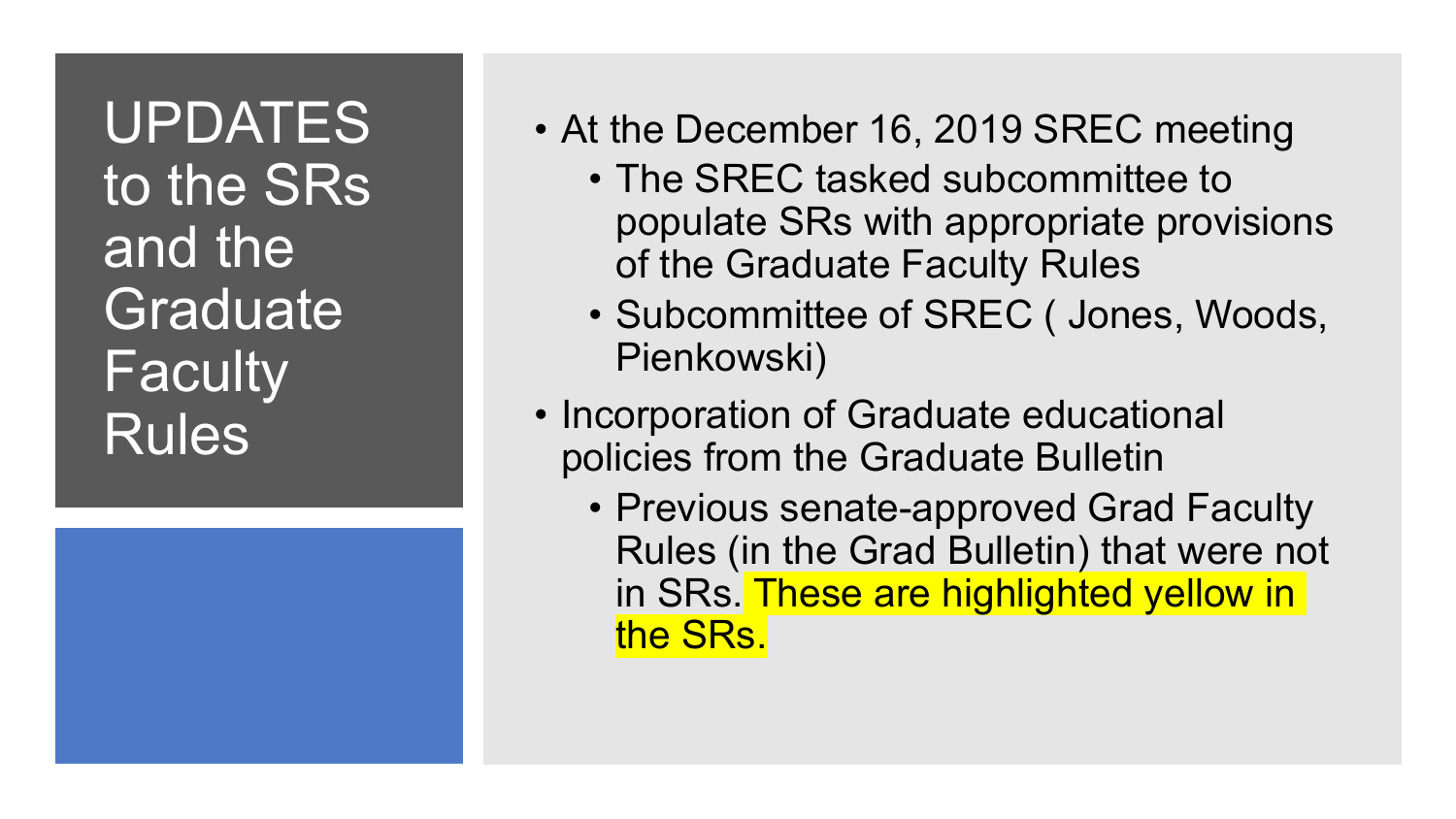

#### **Requirements Policy**

**Admissions Policy**

**Enrolled Students**

**Policy**

*\*Graduate Faulty Rules prior to 2000*

> **A few professional program policies from previous senate actions**

**Specific Programs Admission (moved)** 

• **Section 1. By-Laws/Organization of Senate**

- **Section 2. Calendar (Procedures; Policy)**
- **Section 3. Programs, Courses, Curriculum**
	- **Requirements (General)**
	- **Procedures**
- **Section 4. Admissions Policy (General)**
- **Section 5. Enrolled Students Policy**
	- **Grading**
	- **Credits/Load**
	- **Academic Discipline**
	- **Graduation**
- **Section 6. Student Affairs (Academic)**
- **Section 7. Faculty Code**
- **Section 8. Printed Schedule of Classes and Bulletin**
- **Section 9. Glossary of Terms**
- **Section 10. Appendices**
	- **Apportionment of Senate Seats**
	- **'Double-dipping' Interpretation**
	- **Admissions (Specific Programs)**

**Course numbering (moved)**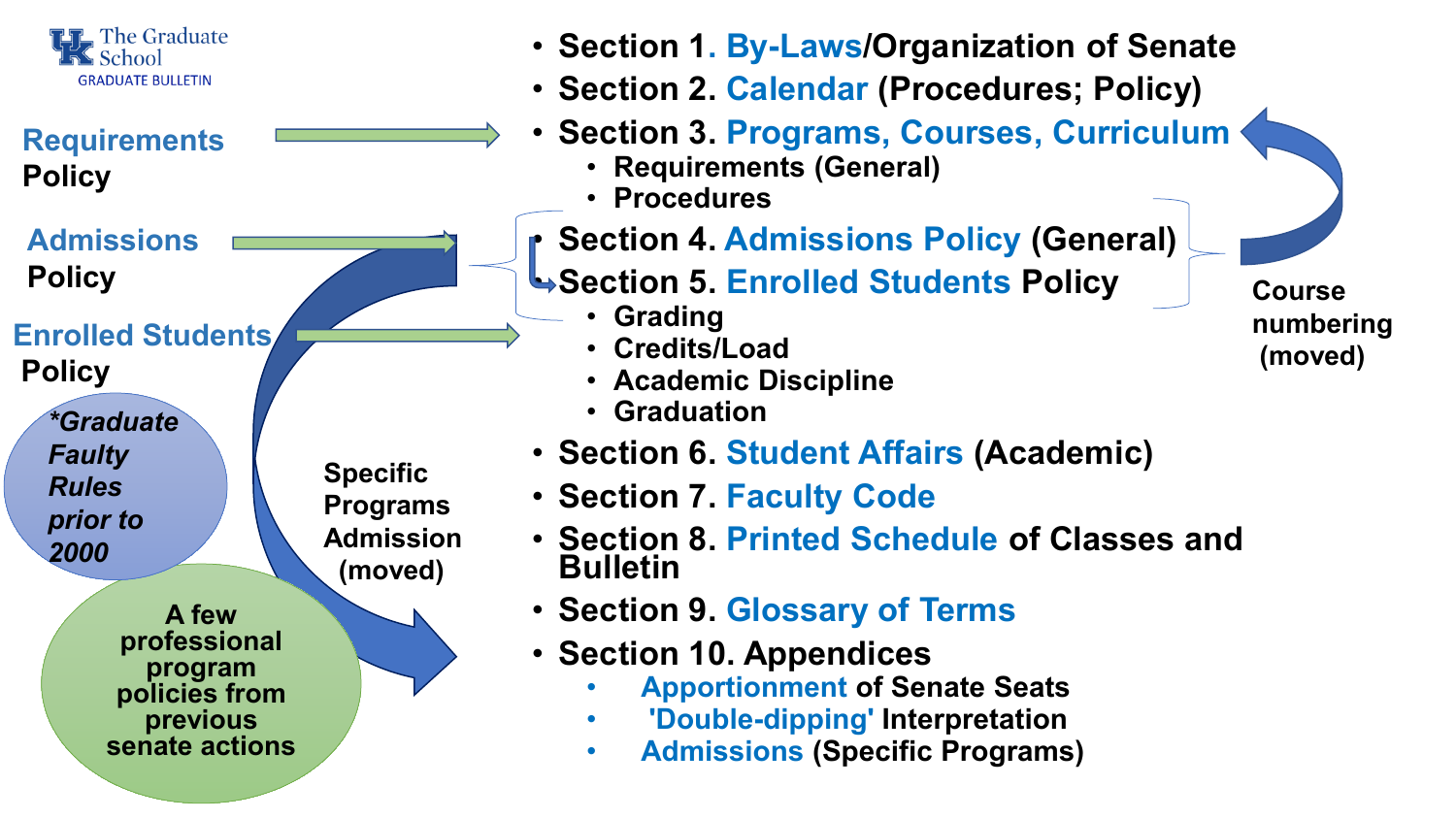# SREC Approvals

- In September 2020, the SREC approved a revised version of the Senate Rules.
- These revisions contained
	- Updates for 2019-2020 Senate Actions
	- Updates for SREC interpretations 2019-2020
	- Various clean-up mechanical/editorial edits
	- Determine incorporation of graduate program and professional program policies .
	- The approved SRs were forwarded to the Senate Council Office in September 2019.
	- SREC requested SC attention or action on specific rules issues.

*\*SREC requests SC Office post archival SRs (1996- 2004)( Jones)*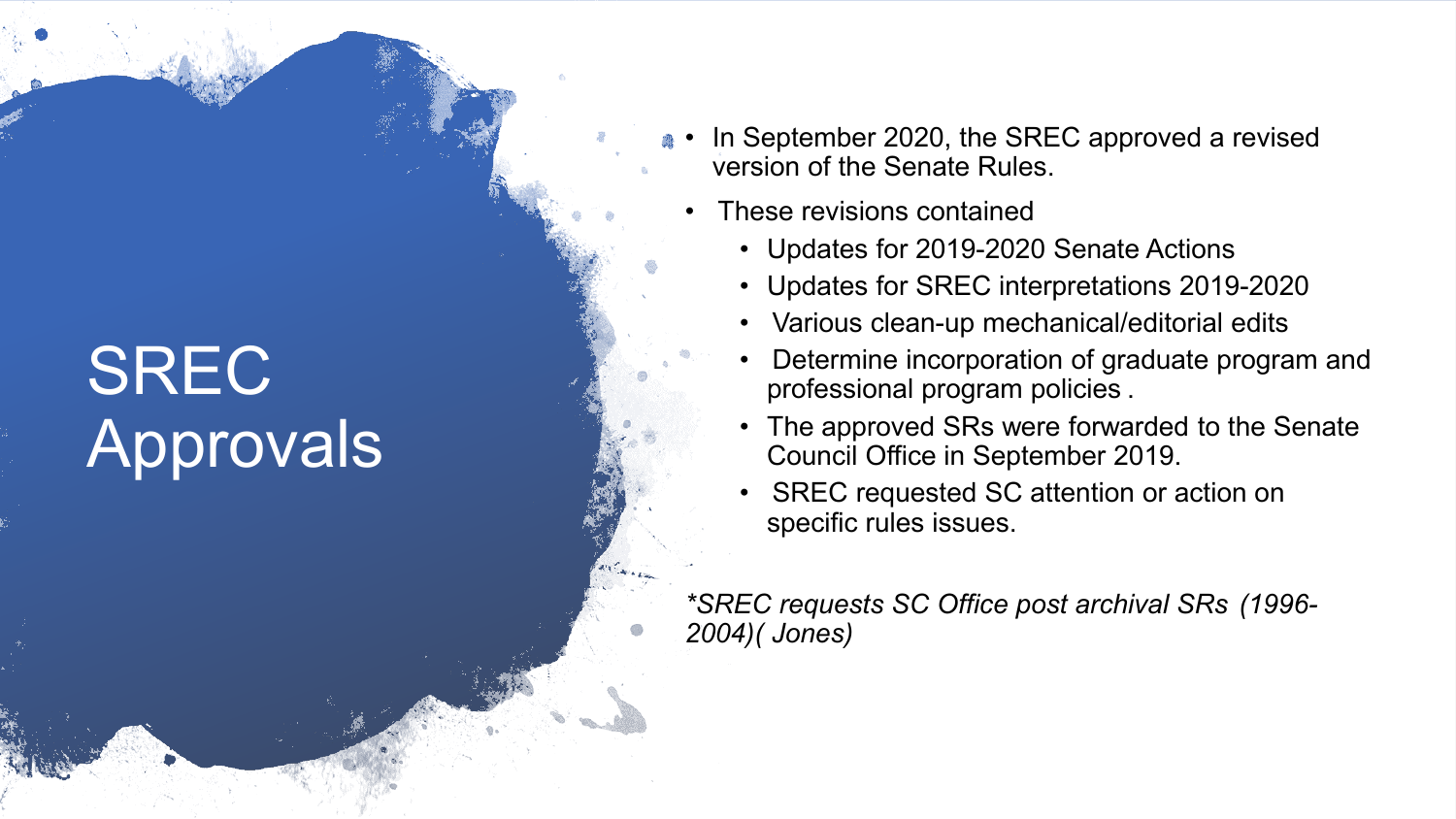# Reference Slides for SR Changes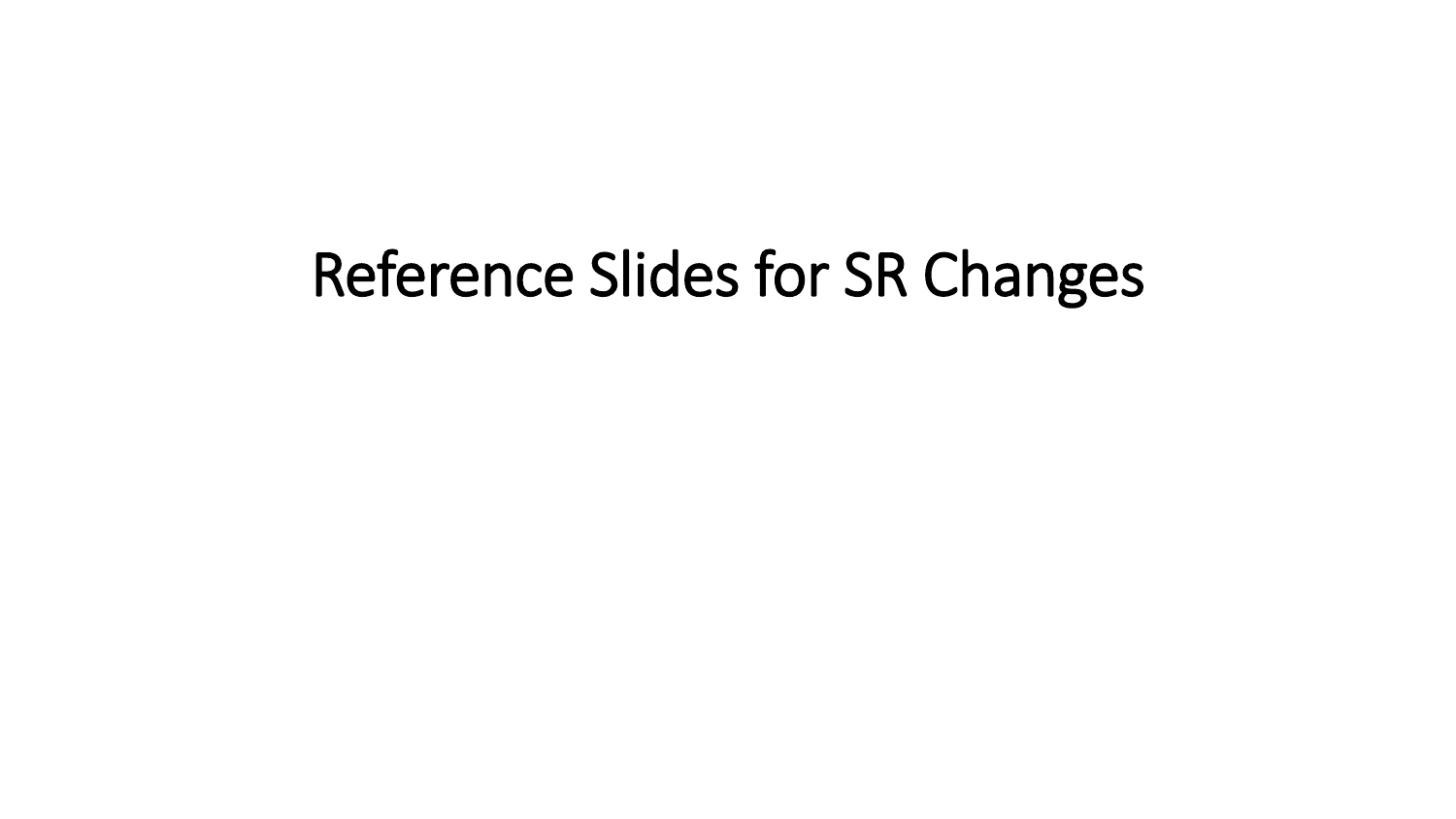## Section 3: Rules Regarding Programs, Courses, and Education Units

| <b>SR Section</b>                                                      | <b>Changes</b>                                                                    | <b>New</b>                                   | <b>Notes</b>                                                                             |
|------------------------------------------------------------------------|-----------------------------------------------------------------------------------|----------------------------------------------|------------------------------------------------------------------------------------------|
| Section 3<br>Programs, Courses,<br>and Curriculum<br><b>Procedures</b> | <b>Originally section</b><br>$\bullet$<br>title changed<br>Organized<br>$\bullet$ | <b>Renumbered content-</b><br>See crosswalk* | Section 3 covers<br>program and course<br>definitions and<br>procedures for<br>approval. |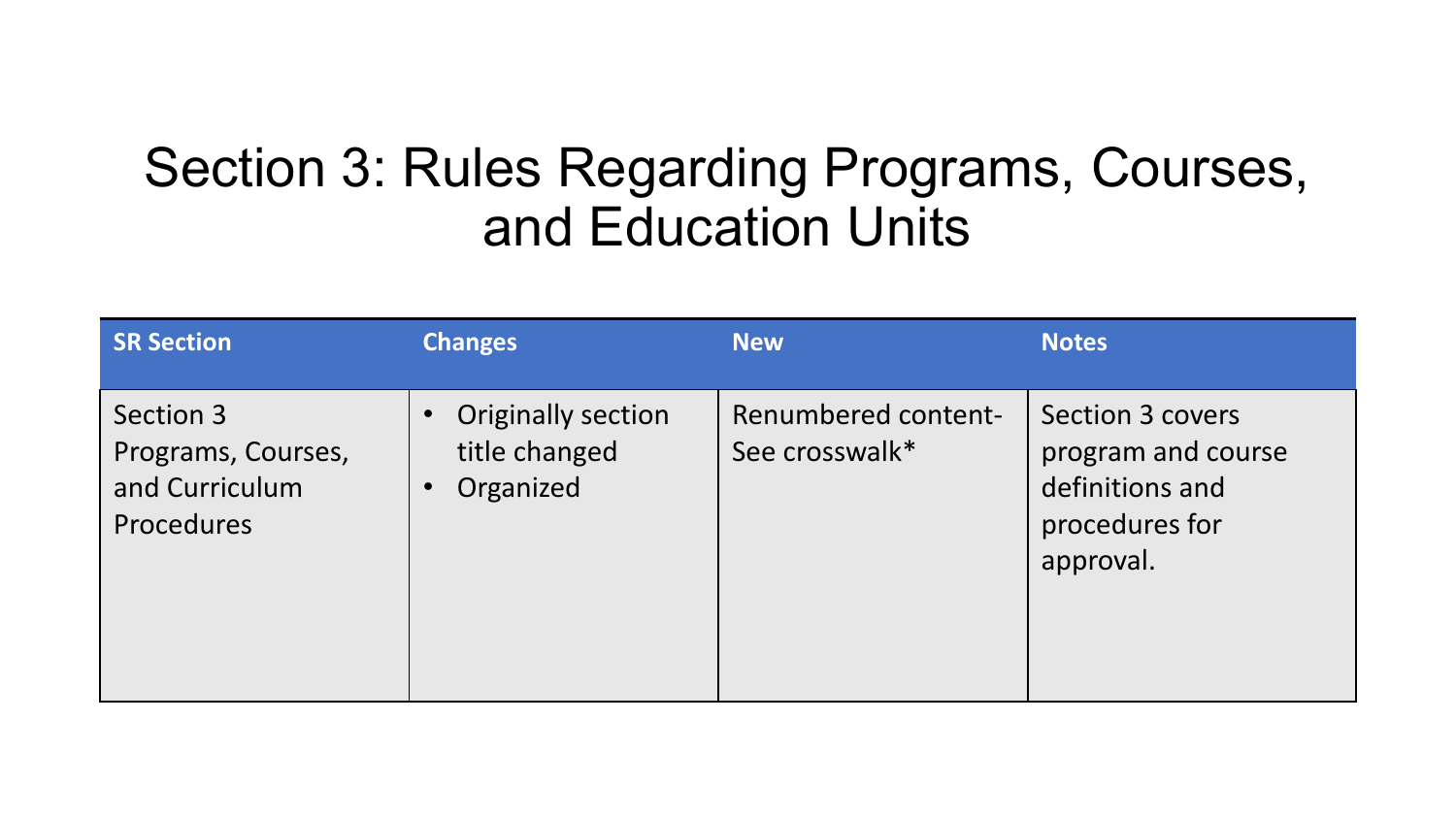## Section 4: Rules Relating to Admission to the **University**

| <b>SR Section</b>                                                       | <b>Changes</b>                                                                                                                                                                                                                        | <b>New</b>                                                                                                   | <b>Notes</b>                                                                                                                        |
|-------------------------------------------------------------------------|---------------------------------------------------------------------------------------------------------------------------------------------------------------------------------------------------------------------------------------|--------------------------------------------------------------------------------------------------------------|-------------------------------------------------------------------------------------------------------------------------------------|
| Section 4<br><b>Rules Relating to</b><br>Admission to the<br>University | Any rules that was<br>college/program<br>specific and not<br>related to admissions<br>to the University<br>were moved to<br>section 10.3.<br><b>Major requirements</b><br>moved to section<br>5.2.4<br>Section 4.2.2 moved<br>to 10.3 | Sections 4.2.2-4 and<br>Section 4.2.7<br>Moved content<br>from SRs 10.3.1-13<br>& SRs 10.3.2-4<br>Renumbered | Rules that that apply to<br>admissions to programs<br>(UG, Grad, Dual degree,<br><b>UG/Grad certificates</b><br>remain in section 4 |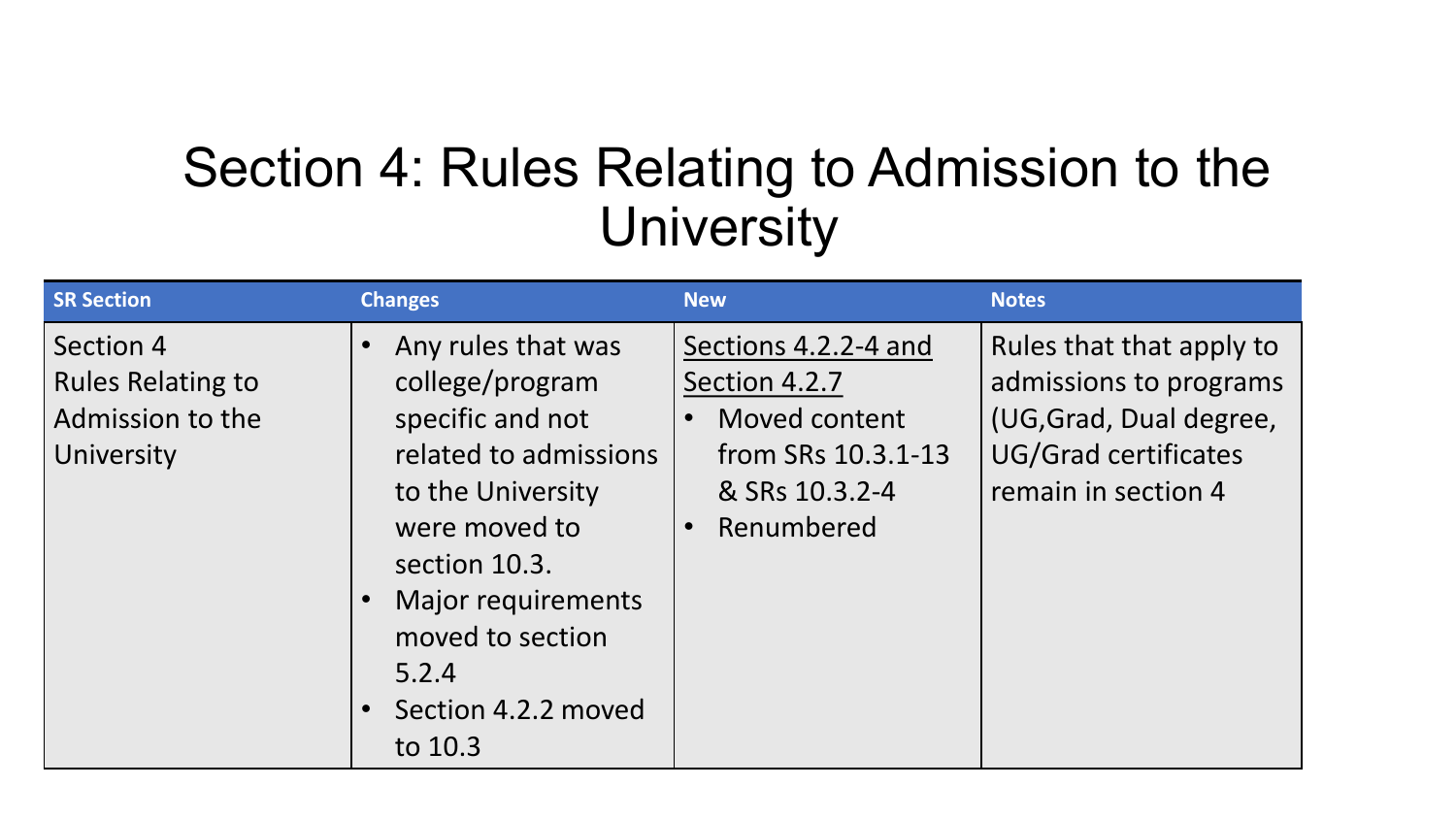# Section 5: Rules Relating to Attending the University

| <b>SR Section</b>                                                        | <b>Changes</b>                                                                                                                                                                                                                             | <b>New</b>                                                                                                                                                                                                                                 | <b>Notes</b>                                                                                                                                                                                                                              |
|--------------------------------------------------------------------------|--------------------------------------------------------------------------------------------------------------------------------------------------------------------------------------------------------------------------------------------|--------------------------------------------------------------------------------------------------------------------------------------------------------------------------------------------------------------------------------------------|-------------------------------------------------------------------------------------------------------------------------------------------------------------------------------------------------------------------------------------------|
| Section 5<br><b>Rules Relating to</b><br><b>Attending the University</b> | Moved section 4.2.4<br>and 4.2.7 moved to<br>section 5.2.4.1-2<br>5.3 Duplicate Credit<br>and Repeat Option<br>[section on repeat]<br>option separated from<br>disciplinary policies<br>and combined with<br>duplicate credit<br>policies] | Renumbered<br>5.3 Duplicate Credit and<br><b>Repeat Option [section</b><br>on repeat option<br>separated from<br>disciplinary policies and<br>combined with duplicate<br>credit policies]<br>Specific program polices<br>moved to 10.5.1-2 | SRs that apply to<br>$\bullet$<br>student progressions<br>through the university<br>(residence)<br>requirements, double<br>majors, etc.) remain in<br><b>Section 5</b><br>Hyperlink provided to<br>content related to<br>specific program |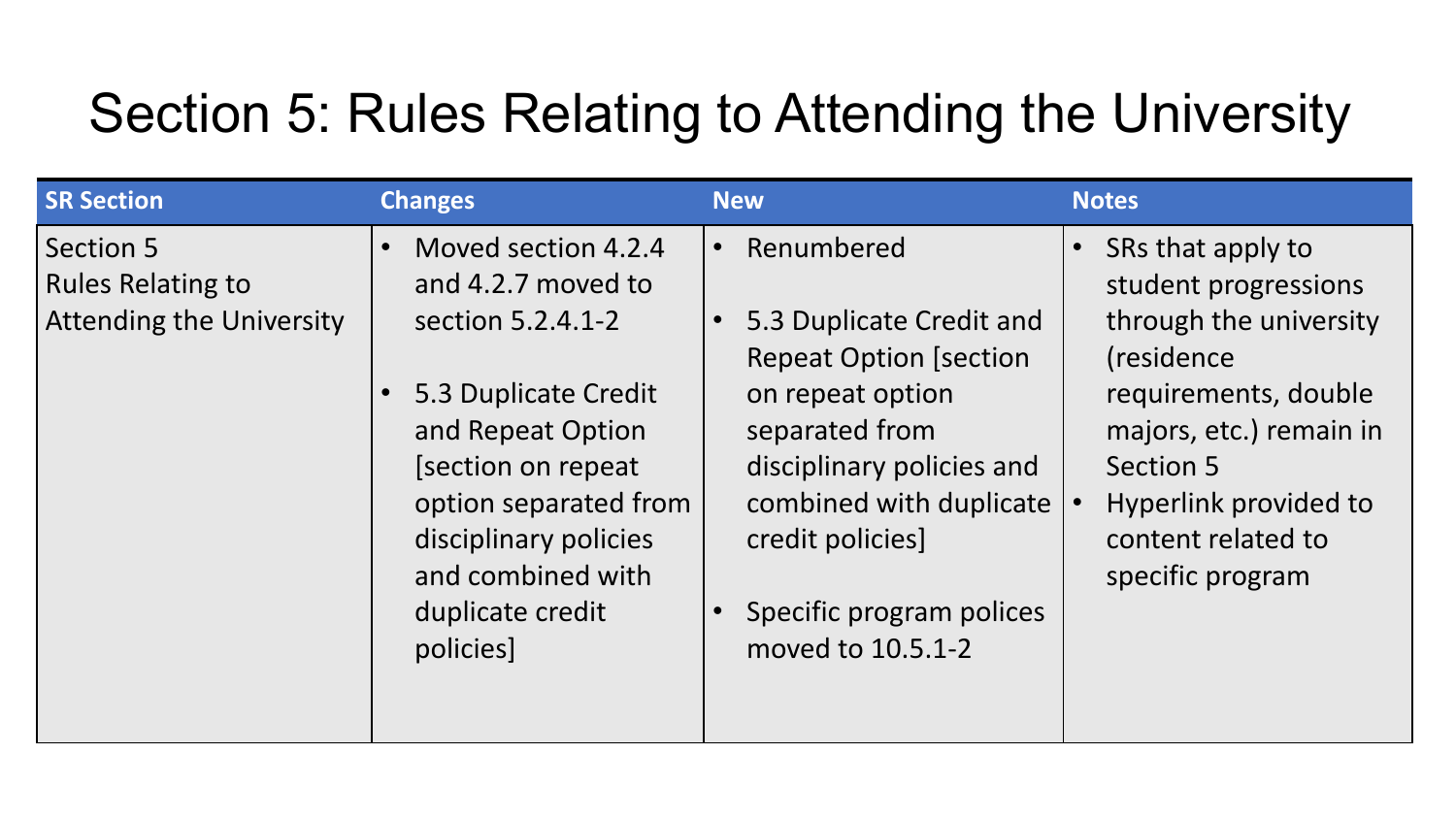# Section 10: Appendices

| <b>SR Section</b>        | <b>Changes</b>                                                                                                                                              | <b>New</b>                                 | <b>Notes</b>                                                                                                                                                                                                                                                                                                                                                             |
|--------------------------|-------------------------------------------------------------------------------------------------------------------------------------------------------------|--------------------------------------------|--------------------------------------------------------------------------------------------------------------------------------------------------------------------------------------------------------------------------------------------------------------------------------------------------------------------------------------------------------------------------|
| Section 10<br>Appendices | Changed<br>$\bullet$<br>Undergraduate<br>Colleges to<br>Programs in section<br>10.3 and 10.5<br><b>Moved Exceptions to</b><br>the grading system to<br>10.4 | <b>Added New sections</b><br>$10.3 - 10.6$ | 10.3 Program Specific<br>$\bullet$<br>admissions requirement<br>10.4 Exceptions to the<br>$\bullet$<br>grading system<br>10.5 Academic<br>$\bullet$<br>probation, Suspension,<br>dismissal policies for<br>specific programs<br>10.6 Senate-approved<br><b>Policy For Determining</b><br><b>Meeting Times And</b><br><b>Number Of Credit Hours</b><br><b>For Courses</b> |